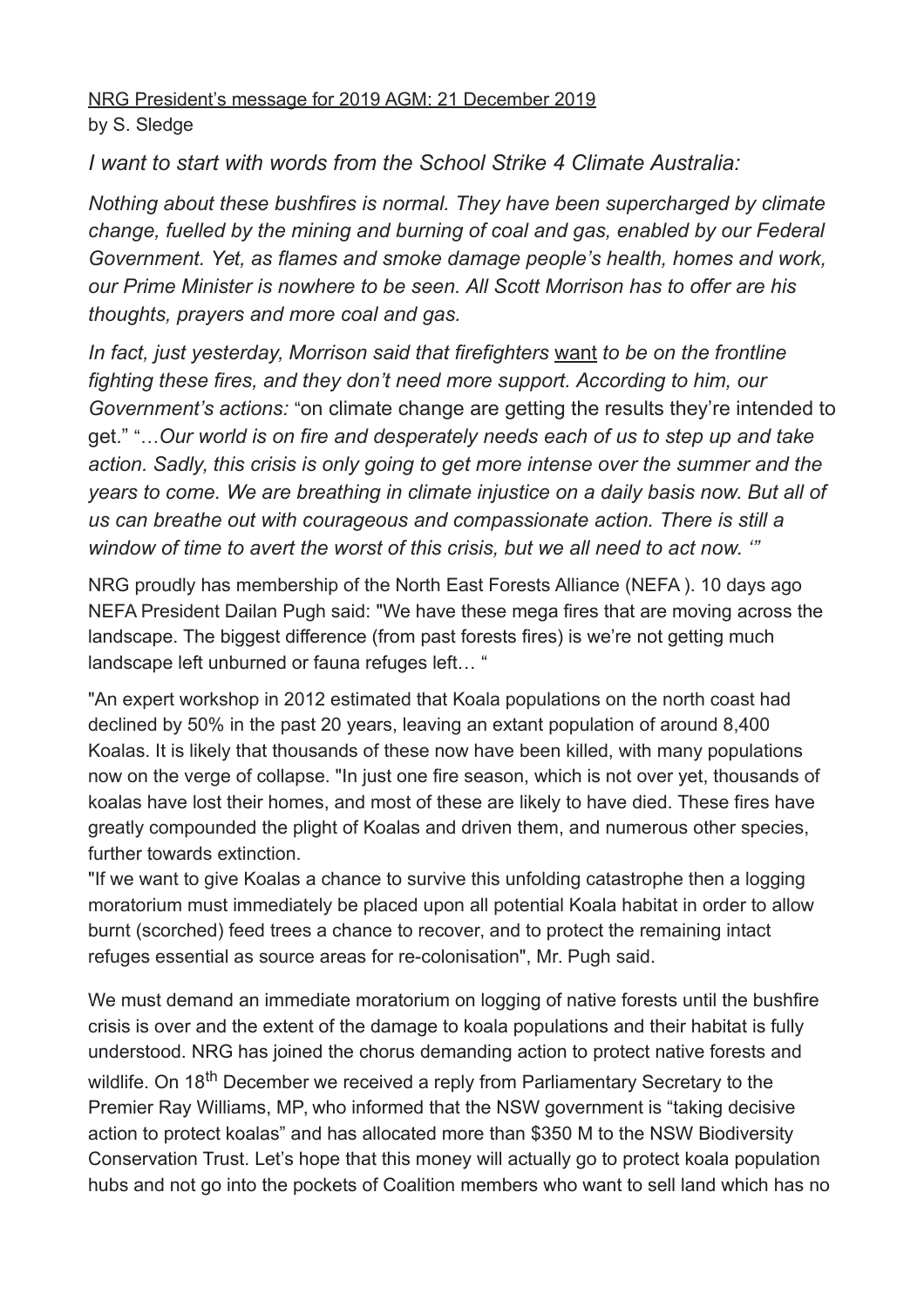living koalas and no suitable food trees. The government has not yet committed to establishing a Great Koala National Park in the forests around Bellingen.

Members helped NEFA defend the state forest at Gibberagee near Whiporie and are ready to go stand with the protectors of the Kalang headwaters forests near Bellingen .

**Yesterday I got an email which read : "We need national leadership and a coordinated response to cope with more intense and frequent extreme weather events.** The Coalition Government must accept that climate change is fuelling the worsening bushfire conditions, develop a plan to urgently phase out fossil fuels and work with us to keep Australians safe. ..."

What does it take to get the ADF into action? Do we have to wait for foreign invasion? Why not require Forestry Corp to protect the trees from fire instead of swooping in like vultures as soon as they can to cut them down? National Parks gets criticised for failing to maintain fire trails, but their budget has been drastically cut. The responsibility for stopping fires has been entirely thrust onto the RFS and their volunteers with limited equipment. At a recent meeting in Nimbin government reps told community organisations that govt can only help in "the recovery phase" after the fires have done their damage. Seems to me like Humpty Dumpty after his fall: "All the king's horses and all the king's men couldn't put Humpty together again." And no thought was expressed at all about protecting wild life or the general environment or preventing disaster ahead of the events .

During this year NRG worked with like -minded groups to effect our objectives: we are members of umbrella organisations such as NEFA, and the Nature Conservation Council. We donated to the Environmental Defenders Office and to the Stop Adani movement. With the Tweed Water Alliance and the Water Dragons, we support protection of aquifers and waterways against greedy water extraction, especially for bottling. NRG has combined with Nimbin Environment Centre on a number of occasions such as a forests info nite at Nimbin , stalls at World Environment Day, the Channon Markets and the Nimbin Show. We support the objectives and activities of the Caldera Environment Centre, Friends of the Koala and the Threatened Species Conservation Society. We have supported Trains on our Tracks (TOOT),Schools Strike for Climate (SS4C) and Extinction Rebeliion (XR.) We helped organise public showings of the documentary film "*Burned …are Trees the new Coal."*

As petrol heads from Queensland have returned with their hands out for public money to subsidise the Border Ranges Rally, we appealed to Kyogle Council to turn them away, without success.